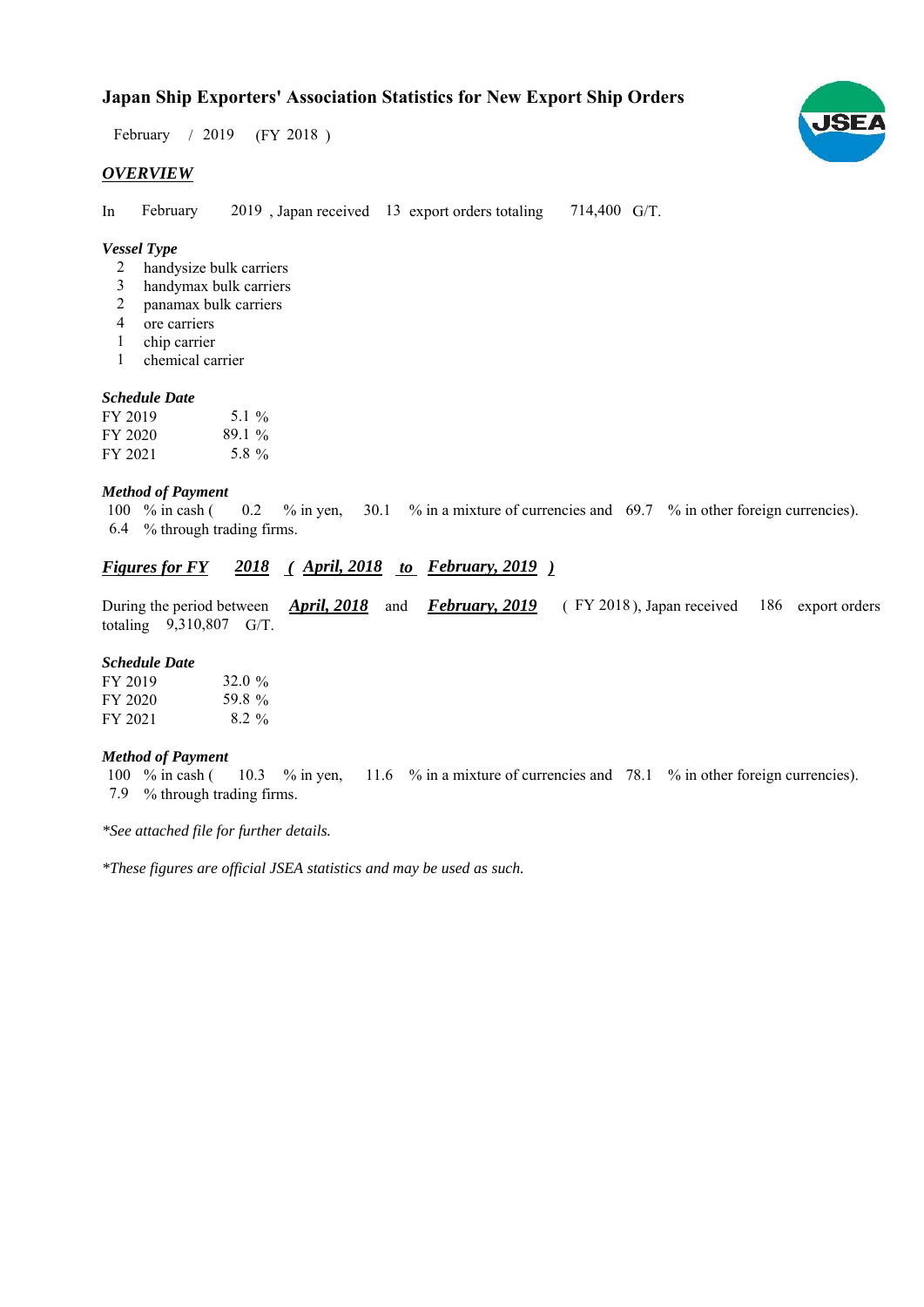# New Export Orders Placed in February 2019 (FY 2018) Based on Fiscal Year

JSEA (March 2019)<br>Jan 19 to Feb 19 No. G/T No. G/T No. G/T No. G/T No. G/T No. G/T No. G/T No. G/T General Cargos ( 10 1,229,399 10 878,100 11 696,700 2 19,980 0 0 0 0 0 23 1,594,780 0 0 Bulk Carriers 183 7,231,284 81 3,331,400 11 439,600 13 469,650 13 615,500 12 713,000 130 5,569,150 25 1,328,500 Tankers | 17 | 1,496,550 || 21 | 995,017 | 4 | 276,320 | 5 | 812,700 | 1 | 60,200 | 1 | 1,400 | 32 | 2,145,637 || 2 | 61,600 Combined Carriers 0 0 0 0 0 0 0 0 0 0 0 0 0 0 0 0 Others ( 0 0 0 0 0 1 1,240 0 0 0 0 0 0 1 1,240 0 0 Total 210 9,957,233 112 5,204,517 27 1,413,860 20 1,302,330 14 675,700 13 714,400 186 9,310,807 27 1,390,100 FY 2017 / FY2016 (%) \* 207.8 93.1 142.8 254.2 145.8 79.6 110.1 \*\* 102.1 In CGT | | 4,343,301 | | 2,323,560 | | 671,272 | | 467,816 | | 283,097 | | 277,694 | | 4,023,439 | | 560,791 Description Apr 17 to Mar 18 || Apr 18 to Oct 18 || November 2018 || December 2018 || January 2019 || February 2019 || Apr 18 to Feb 19

*Figures for shipbuilding orders of 500 G/T and over for export as steel vessels placed with JSEA members are covered.*

\*FY 2017/FY2016

\*\*Calendar Year 2018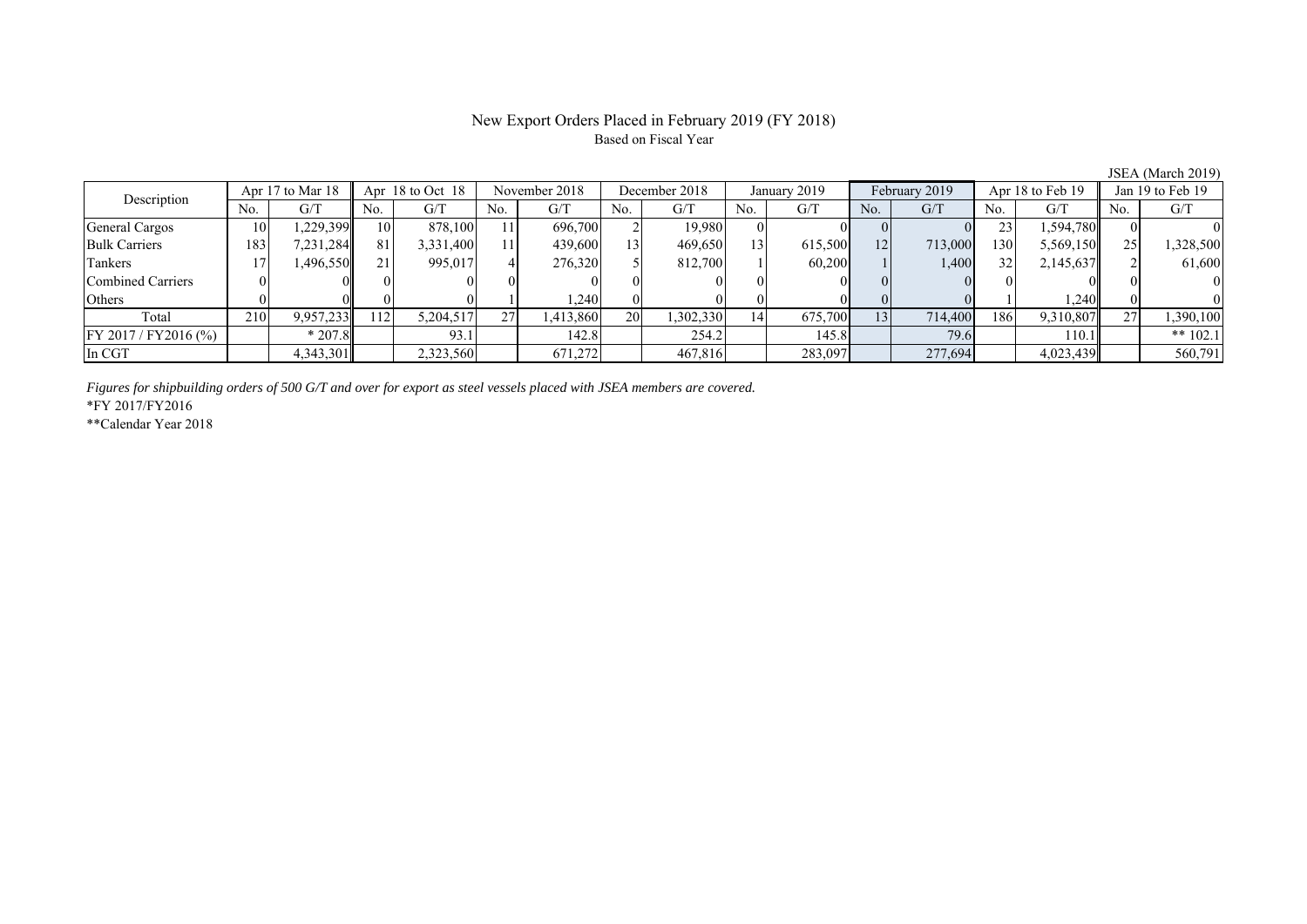# Export Ships Delivered in February 2019 (FY 2018) Based on Fiscal Year

| Description             |     | Apr 17 to Mar 18 |     | Apr $18$ to Oct $18$ |     | November 2018 |     | December 2018 |                | January 2019 |     | February 2019 |     | Apr 18 to Feb 19 |     | Jan 19 to Feb 19 |
|-------------------------|-----|------------------|-----|----------------------|-----|---------------|-----|---------------|----------------|--------------|-----|---------------|-----|------------------|-----|------------------|
|                         | No. | G/T              | No. | G/T                  | No. | G/T           | No. | G/T           | N <sub>0</sub> | G/T          | No. | G/T           | No. | G/T              | No. | G/T              |
| General Cargos          | 20  | 2,005,260        |     | 415,173              |     | 485,063       |     | 325,435       |                |              |     | 167,859       | 24  | 2,393,530        |     | 167,859          |
| <b>Bulk Carriers</b>    | 142 | 5,285,025        | 65  | 2,397,423            |     | 412,629       |     | 98,551        | 17             | 535,044      |     | 274,692       | 103 | 3,718,339        |     | 809,736          |
| Tankers                 | 38  | 2,664,170        | 34  | 2,257,641            |     | 348,578       |     | 221,822       |                | 249,632      |     | 669,659       | 60  | 3,747,332        |     | 919,291          |
| Combined Carriers       |     |                  |     |                      |     |               |     |               |                |              |     |               |     |                  |     |                  |
| Others                  |     | 125,572          |     |                      |     |               |     |               |                |              |     |               |     |                  |     |                  |
| Total                   | 201 | 10,080,027       | 114 | 6.070.237            | 21  | .246.270      |     | 645,808       | 25             | 784,676      | 19  | 1,112,210     | 187 | 9,859,201        | 44  | 1,896,886        |
| $FY 2017 / FY 2016$ (%) |     | $*92.7$          |     | 98.9                 |     | 194.1         |     | 190.2         |                | 52.6         |     | 283.8         |     | 109.5            |     | ** $100.7$       |
| In CGT                  |     | 4,747,553        |     | 2,984,221            |     | 613,732       |     | 268,339       |                | 424,261      |     | 579,137       |     | 4,869,690        |     | 1,003,398        |

*Deliveries of new shipbuilding orders of 500 G/T and over for export as steel vessels placed with JSEA members are covered.*

\*FY 2017/FY2016

\*\*Calendar Year 2018

JSEA (March 2019)